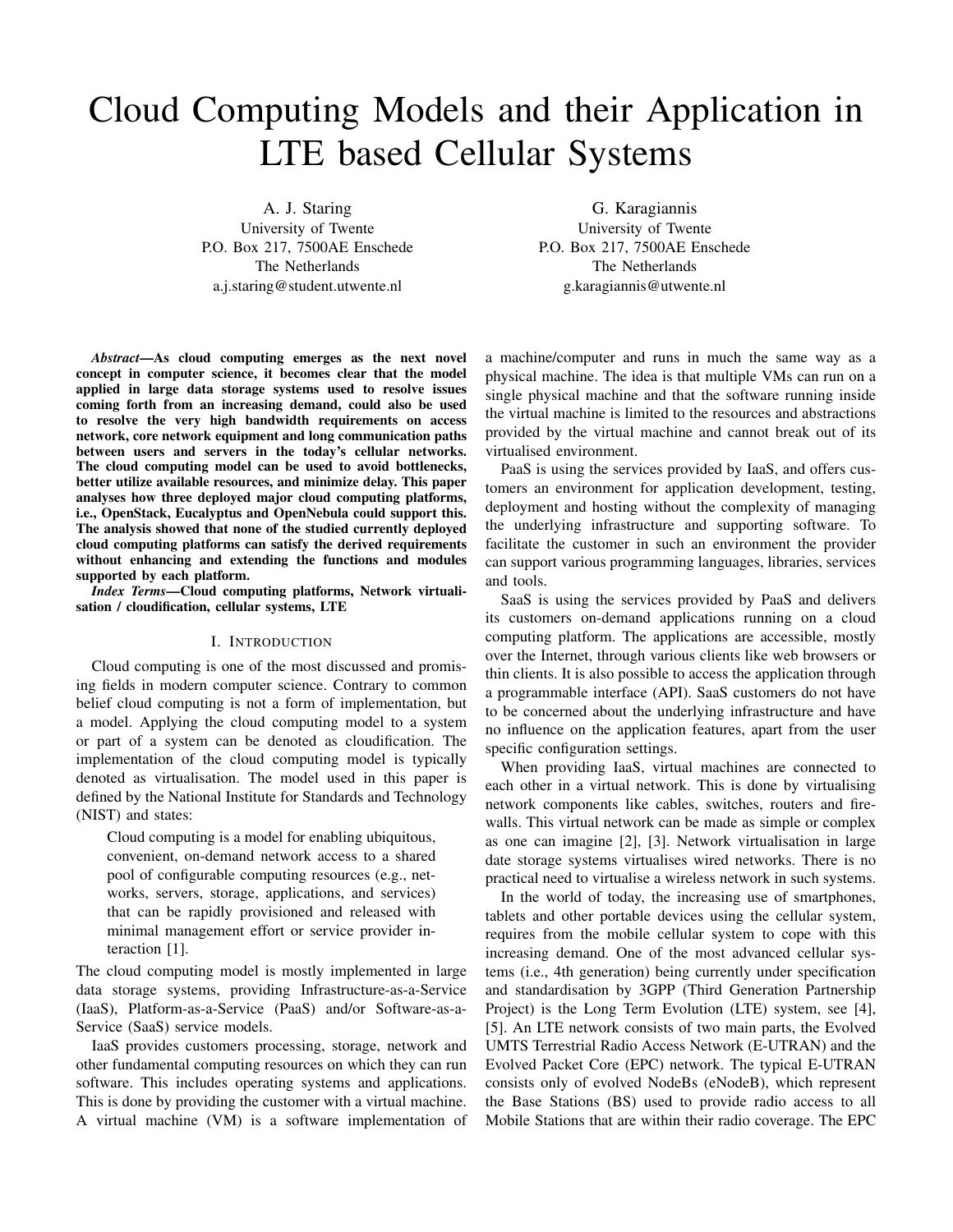grants users: (1) permission to the LTE based cellular system, (2) support for multimedia service connectivity, roaming and mobility. EPC consists of several network entities such as: (a) the Mobility Management Entity (MME) that supports the mobility management, (b) the Home Subscriber Server (HSS) that maintains the subscription profiles of each user, (c) the Packet Data Network Gateway (PGW) that represents the packet data network gateway to the Internet, (d) the Serving Gateway (SGW) that manages the user data tunnels between the eNodeBs and the PGW, under the supervision of the MME.

Today's mobile cellular networks are highly centralised and not optimised for high-volume data applications, which will evolve with 4G (e.g., LTE) and beyond technologies. Operators typically use centralised network architectures that lead to very high bandwidth requirements on core network equipment and long communication paths between users and servers, which wastes network resources and increases delay. Shared distributed mobile network architectures, are needed to avoid bottlenecks, better utilise available resources, and minimise delay.

The cloud computing model could be applied in mobile cellular systems to solve this issue by offering decentralised computing, smart storage, on-demand, elastic and Pay-asyou-Go services to third party operators and users, see e.g. [6]. There are a few papers available describing how virtual telecommunication operators are using the cloud computing model to provide their services, see [7], [8]. There are also papers that focus on how wireless networking can be virtualised [9], [10], and even ones on the virtualisation of a cellular system, see e.g., [11], [12].

However, not many research activities focused on how existing cloud computing platforms can be used to cloudify LTE based cellular systems (including the E-UTRAN, EPC, and Operators services, e.g., IMS (IP Multimedia Subsystems)). This paper aims to resolve this dilemma. So the main research question is:

# "*How can the cloud computing model be applied in LTE cellular systems?*"

In order to answer the main research question the research is broken down in sub questions.

- 1) What are the main differences between applying network cloudification in (1) large data storage systems and (2) LTE based cellular systems?
- 2) Which challenges have to be solved when using current cloud computing platforms in LTE based cellular systems?

Research question (1) will be answered using literature study. The literature study will provide a list of challenges that current cloud computing platforms [13], [14], [15] need to resolve in order to apply the cloud computing model in LTE based cellular systems. Research question (2) will be answered by defining the main requirements needed to implement the cloud computing model in LTE based cellular systems and by studying how these requirements are satisfied by the

specifications of the currently deployed cloud computing platforms. In order to analyse cloud computing platforms for their ability to be used in cloudifying LTE based cellular systems, criteria (requirements) need to be established. The criteria (requirements) are derived within the context of the EU FP7 Mobile Cloud Networking project [6], [16]. These criteria can be used to measure the cloud computing platforms ability to cloudify the LTE based cellular system (including E-UTRAN, EPC, and Operators services, e.g., IMS). By researching the cloud computing platforms documentation, it will become clear whether these criteria can be met or not. These criteria are:

- 1) Support virtualised foundational infrastructural resources from the Radio Access Network and Mobile Core Network and Data Centre
- 2) Support a coordination and orchestration function from the infrastructure perspective for the composition, provisioning, life cycle management of services and maintenance of agreed SLA (Service Level Agreements) guarantees spread across Radio Access Network and Core Network.
- 3) Support monitoring facilities for extraction, preprocessing, distribution, storage, analysis and notification of metrics such that higher-level services can utilise these facilities to enable adaptive platform services (such as SLAs), where certain guarantees and service quality (QoS) and/or experience (QoE) must be maintained
- 4) Support mechanisms to deliver virtual resources as service for the execution of non-traditional virtualised instances such as virtualised eNodeB, EPC (e.g., MME, PGW, SGW) and IMS functionality
- 5) Support unified and consistent interfaces on top of and between disparate cloud computing physical infrastructure management frameworks (i.e., Radio Access Network, Mobile Core Network, Data centre)

The analysis will be done using the documentation of the latest available version of the cloud computing platforms, see Table I.

Platform Version Release date OpenStack [13] 2012.1 *(Essex)* 04-05-2012 Eucalyptus [14] 2.0.3 25-05-2011<br>OpenNebula [15] 3.4.1 (Wild Duck) 03-05-2012

This paper is organized as follows. Section 2 discusses three major cloud computing platforms, i.e., OpenStack, Eucalyptus and OpenNebula. Section 3 analyses how the derived criteria (requirements) are satisfied by the specifications of these three major cloud computing platforms. Furthermore, section 3 answers research questions (1) and (2). Finally, section 4 concludes and provides recommendations for future work.

CLOUD COMPUTING PLATFORM VERSION AND RELEASE DATE



**OpenNebula** [15] 3.4.1 *(Wild Duck)*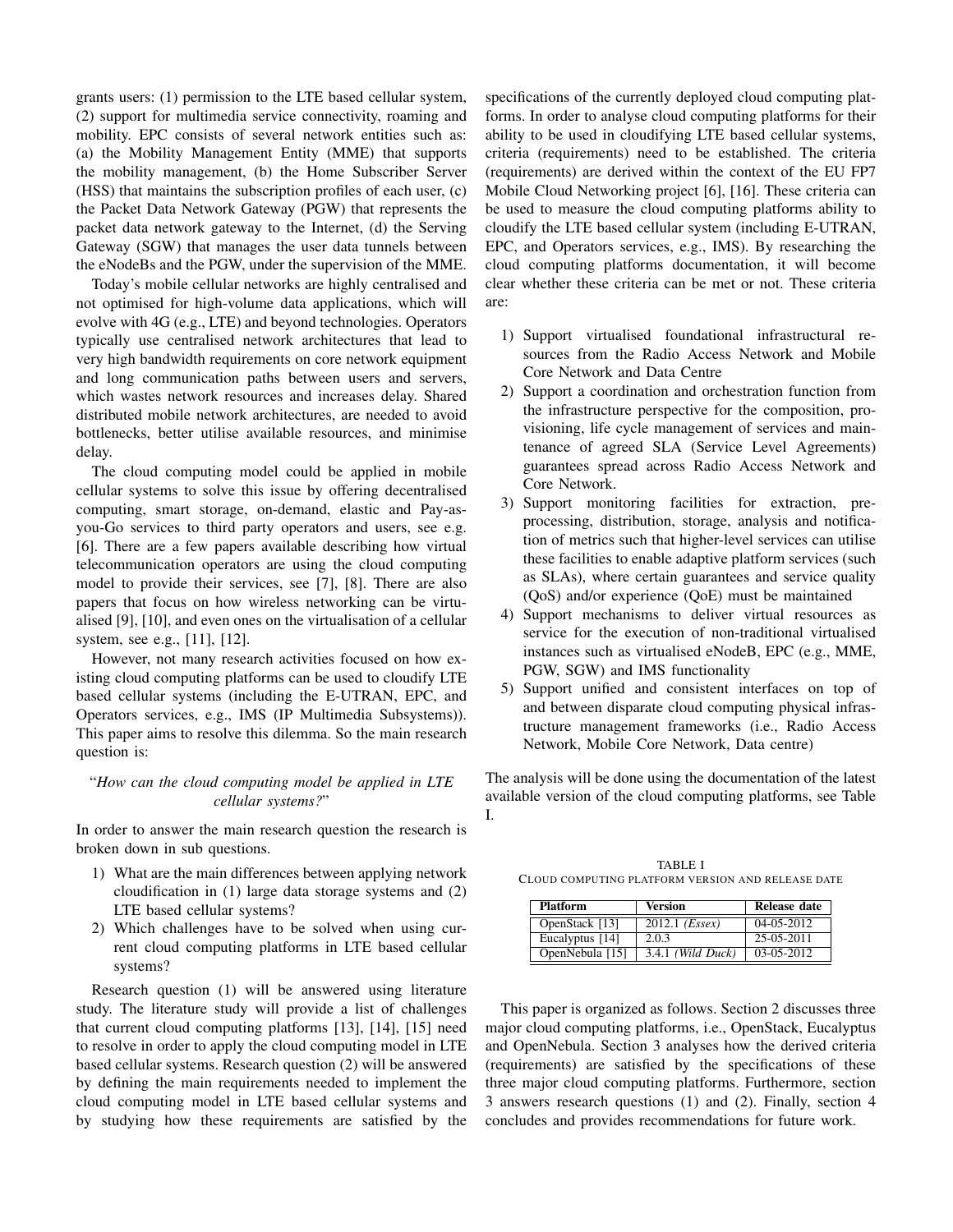### II. CLOUD COMPUTING PLATFORMS

This section discusses three major cloud computing platforms, which are OpenStack, Eucalyptus and OpenNebula.

*1) OpenStack:* OpenStack Essex, [13] the fifth version of OpenStack, focuses on quality, usability and extensibility across enterprise, service provider and high performance computing deployments. OpenStack Essex allows users to leverage pools of



on-demand, self-managed compute, storage and networking resources to build efficient, automated private and public cloud infrastructures.

OpenStack Essex includes, but is not limited to, the following modules:

Compute: The OpenStack cloud operating system enables service providers to offer on-demand computing resources, by provisioning and managing large networks of virtual machines. *Compute* resources are accessible via APIs for developers building cloud applications and via web interfaces for administrators and users. The *Compute* architecture is designed to scale horizontally. OpenStack is designed to provide flexibility and to manage and automate pools of *Compute* resources and can work with multiple supported hypervisors in a virtualised environment like KVM (Kernel-based Virtual Machine) and Xen. Linux container technology such as LXC (Linux Containers) is also supported for scenarios where users need to minimise virtualisation overhead and gain greater efficiency and performance. In addition to different hypervisors, Open-Stack supports ARM (Advanced RISC-Reduced Instruction Set Computer Machine) and alternative hardware architectures.

Object Storage: OpenStack provides redundant, scalable object storage using clusters of standardized servers capable of storing petabytes of data. *Object Storage* is not a traditional file system, but rather a distributed storage system for static data such as virtual machine images, photo storage, email storage, backups and archives. Having no central "brain" or master point of control provides greater scalability, redundancy and durability. Objects and files are written to multiple disk drives spread across servers in the data centre, with the OpenStack software responsible for ensuring data replication and integrity across the cluster. Storage clusters scale horizontally simply by adding new servers.

Block Storage: OpenStack also provides persistent block level storage devices for use with OpenStack compute instances. The *Block Storage* system manages the creation, attaching and detaching of the block devices to servers. *Block Storage* volumes are fully integrated into OpenStack *Compute* and the *Dashboard* allowing for cloud users to manage their own storage needs. In addition to using simple Linux server storage, it has unified storage support for numerous storage platforms. *Block Storage* is appropriate for performance sensitive scenarios such as database storage, expandable file systems, or providing a server with access to raw block level storage.

Networking: OpenStack Networking is a pluggable, scalable and API-driven system for managing networks and IP addresses. OpenStack provides flexible networking models to suit the needs of different applications or user groups. Standard models include flat networks or VLANs for separation of servers and traffic. OpenStack *Networking* manages IP addresses, allowing for dedicated static IPs or DHCP (Dynamic Host Configuration Protocol). Floating IPs allow traffic to be dynamically rerouted to any of the *Compute* resources, which allows to redirect traffic during maintenance or in the case of failure. Users can create their own networks, control traffic and connect servers and devices to one or more networks. Administrators can take advantage of softwaredefined networking (SDN) technology like OpenFlow to allow for high levels of multi-tenancy and massive scale. OpenStack *Networking* has an extension framework allowing additional network services, such as intrusion detection systems (IDS), load balancing, firewalls and virtual private networks (VPN) to be deployed and managed.

Dashboard: The OpenStack *Dashboard* provides administrators and users a graphical interface to access, provision and automate cloud-based resources. The extensible design makes it easy to plug in and expose third party products and services, such as billing, monitoring and additional management tools. Developers can automate access or build tools to manage their resources using the OpenStack API or the Amazon EC2 (Elastic Compute Cloud) compatibility API. The dashboard is an extensible web app that allows cloud administrators and users to control their compute, storage and networking resources. As a cloud administrator, the dashboard provides an overall view of the size and state of the cloud and is able to create users and projects, assign users to projects and set limits on the resources for those projects. The *Dashbord* provides users a self-service portal to provision their own resources within the limits set by administrators.

2) *Eucalyptus:* Eucalyptus [14] is a **EUCALYPTUS** widely deployed software platform for private IaaS clouds. It uses existing infrastructures to create a scalable, secure web services layer that abstracts compute, network and storage to offer IaaS. Eucalyptus takes advantage of modern infrastructure virtualisation software to create elastic pools that can be dynamically scaled up or down depending on application workloads. Eucalyptus web services are uniquely designed for hybrid clouds using the industry standard Amazon Web Services (AWS) API.

Eucalyptus key functionality includes:

Self-service User Portal: The Eucalyptus User Console provides an interface for users to self-service provision and configure compute, network, and storage resources. Development and test teams can flexibly and securely manage their virtual instances using built-in key management and encryption capabilities. Access to virtual instances is available using familiar SSH (Secure Shell) and RDP (Remote Desktop Protocol) mechanisms. Virtual instances with application configuration can be stopped and re-started securely using encrypted boot from Elastic Block Storage (EBS) capability.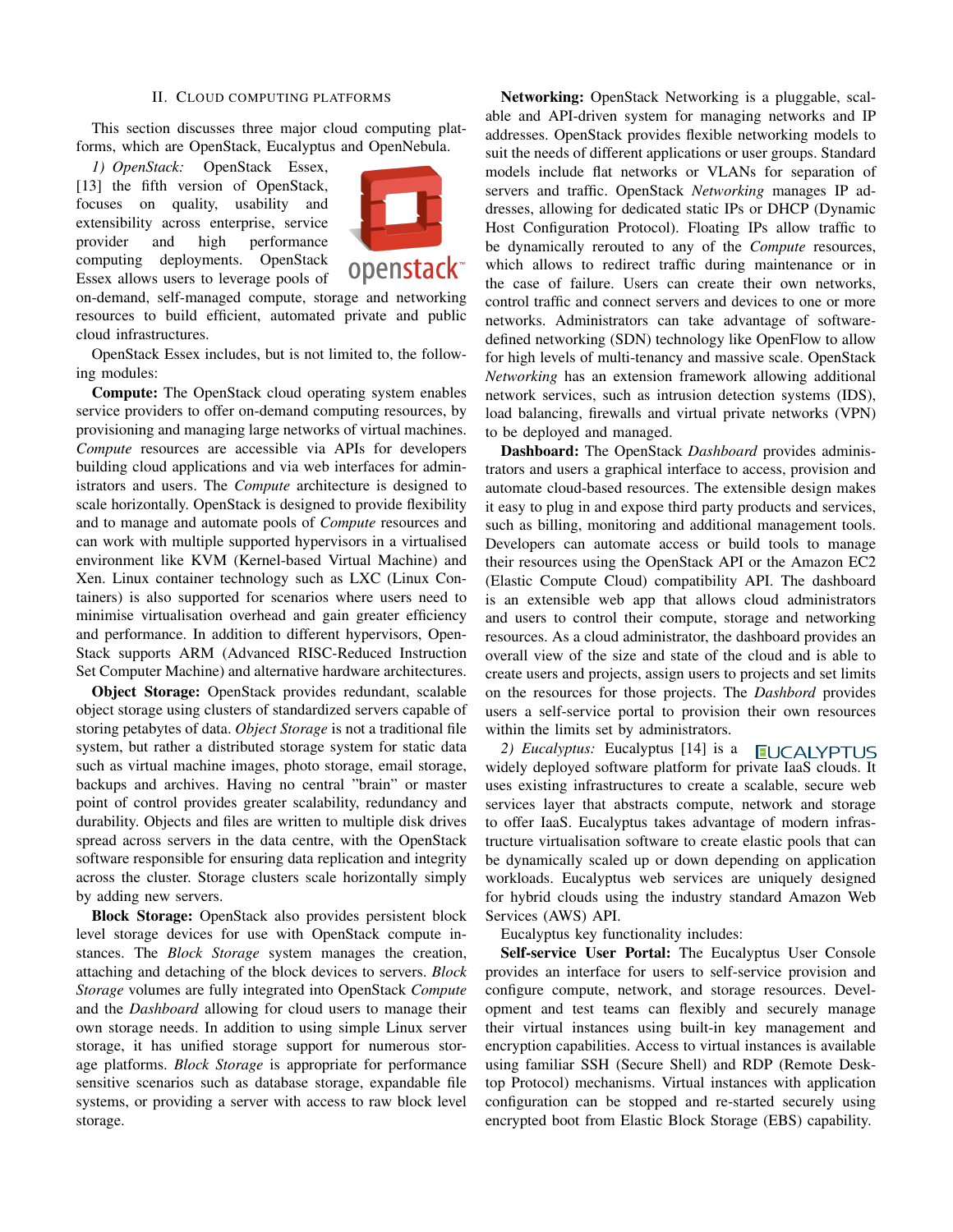High Availability Cloud IaaS: Systems failure is expected and unavoidable in a data center, but Eucalyptus has been designed to be highly available at multiple levels. IaaS service components Cloud Controller (CLC), Cluster Controller (CC), Walrus, Storage Controller (SC) and VMware Broker (VB) are configurable as redundant systems that are very resilient to multiple types of failures. Management state of the cloud machine will be preserved and reverted to normal operating conditions in the event of a hardware or software failure.

Heterogeneous Hypervisor Management: Build and manage multiple hypervisor cluster environments in an IaaS cloud. Manage existing VMware vSphere, VMware ESX (Elastic Sky X), VMware ESXi, KVM, and Xen virtual environments from a single pane as Amazon AWS compatible Eucalyptus hybrid clouds.

Manage Multiple Machine Image Formats: Eucalyptus can run multiple versions of Microsoft Windows and Linux virtual machine images on IaaS clouds and build a library of Eucalyptus Machine Images (EMIs) with application metadata that are decoupled from infrastructure details to allow them to run on Eucalyptus clouds. Amazon Machine Images are also compatible with Eucalyptus clouds. VMware Images and VMware vApps can be converted to run on Eucalyptus clouds, and Amazon AWS and Amazon compatible public clouds.

Scriptable Architecture: Production environments want flexible, configurable and scriptable system to automate as many functions as possible in a cloud management platform. Users have the choice of integrating web services API with their preferred vendor management systems or using an Amazon AWS compatible management stack to manage Eucalyptus clouds. All the functionality is exposed in a scriptable interface to work with other system management tools.

Identity Management: Eucalyptus user identity management can be integrated with existing Microsoft Active Directory or LDAP (Lightweight Directory Access Protocol) systems to have fine-grained role based access control over cloud resources. Flexible Accounting, Chargeback, and Quota Management Define and allocate resource quotas for the users and groups with Eucalyptus 3's quota management features. Control resource allocation across clusters, defined by users and groups.

Accounting, Chargeback, and Quota Management: Define and allocate resource quotas for users and groups with quota management features. Control resource allocation across clusters, defined by users and groups and analyse cloud usage patterns by using resource accounting module. Compute and storage usage data are available in various formats for visualization, reporting, and analysis by business systems for both enterprises and integration with chargeback and billing platforms.

Resource Administration And Console: The Eucalyptus Dashboard provides cloud administrators with a graphical console for performing several cloud management tasks including all virtual and physical resource management and virtual cloud resource configuration, provisioning and de-provisioning.

*3) OpenNebula:* OpenNebula [15] is a cloud computing toolkit for managing heterogeneous distributed data centre infrastructures. The OpenNebula toolkit manages a data centre virtual infrastructure to build private, public and hybrid IaaS

clouds. OpenNebula orchestrates storage, network, virtualisation, monitoring, and security technologies to deploy multi-tier services (e.g. compute clusters) as virtual machines on distributed infrastructures, combining both data centre resources and remote cloud resources, according to allocation policies.

OpenNebula key features include:

User Security Management: Secure and efficient users and groups pluggable subsystem for authentication and authorisation of requests with complete functionality for user management. The authorisation framework allows multiplerole support for different types of users and administrators, delegated control to authorised users, secure isolated multitenant environments, and easy resource (VM template, VM image, VM instance, virtual network and host) sharing. Administrators have complete functionality for management of grouped users where each group has configurable access to shared resources so enabling a multi-tenant environment with multiple groups sharing the same infrastructure.

On-demand Provision of Virtual Data Centres: A Virtual Data Centres (VDC) is a fully-isolated virtual infrastructure environment where a group of users, under the control of the VDC administrator, can create and manage compute, storage and networking capacity. There is also support for the creation and management of multiples VDCs within the same logical cluster and zone.

Control and Monitoring of Virtual Infrastructure: Open-Nebula has a Storage and Repository Subsystem with functionality for VM image and template management. The platform also has full control of VM instance life-cycle and functionality for VM instance management. OpenNebula also has broad network virtualisation capabilities with traffic isolation, ranged or fixed networks, definition of generic attributes to define multi-tier services consisting of groups of inter-connected VMs, and functionality for virtual network management to interconnect VM instances. The tagging of users, VM images and virtual networks with arbitrary metadata that can be later used by other components and API's future use.

Virtual Machine Configuration: Complete definition of VM attributes and requirements and the support for automatic configuration of VMs with advanced contextualization mechanisms with a wide range of guest operating system including Microsoft Windows and Linux. For networking, OpenNebula offers flexible network definition including configuration of firewalls for VMs to specify a set of black/white TCP / UDP ports.

Control and Monitoring of Physical Infrastructure: OpenNebula is able to deploy public, private and hybrid clouds. The Host Management Subsystem offers functionality for management of physical hosts with the dynamic creation of clusters as a logical set of physical resources, namely: hosts, networks and data stores, within each zone. OpenNebula has a powerful and extensible built-in monitoring subsystem and re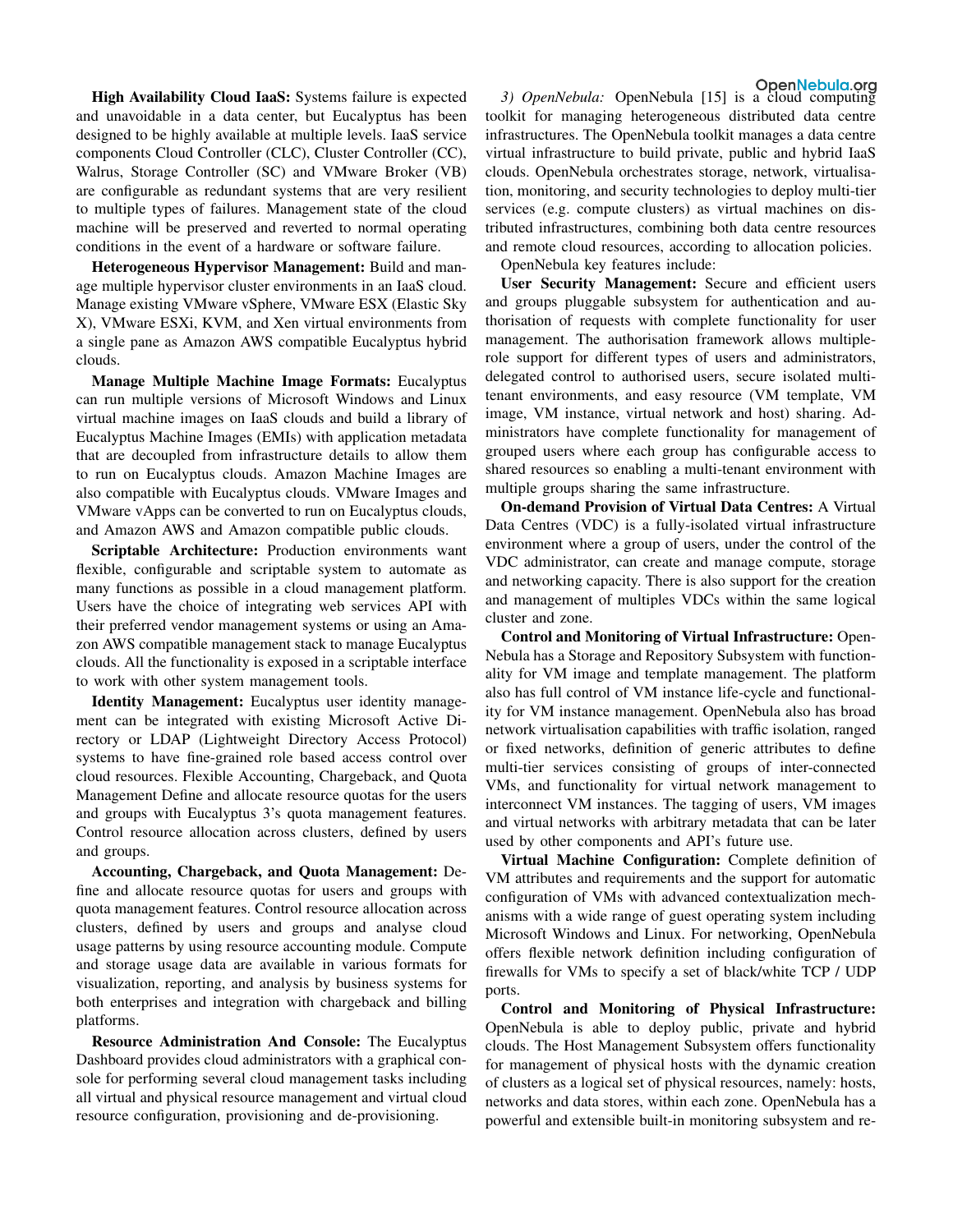source quota management to allocate, track and limit resource utilisation. The virtualisation Subsystem supports a wide range of hypervisors like Xen, KVM and VMware ESX, centralised management of environments with multiple hypervisors, and support for multiple hypervisors within the same physical box. Storage Subsystem with support for multiple data stores to balance I/O operations between storage servers, or to define different SLA policies (e.g. backup) and performance features for different VM types or users.

Standard Cloud Interfaces and Self-Service Portal: OpenNebula is able to simultaneously expose multiple cloud APIs including the AWS EC2 API service for compatibility with EC2 ecosystem tools and client tools. OpenNebula also has a self-service provisioning portal to allow non-IT end users to easily create, deploy and manage compute, storage and network resources and a Unix-like Command Line Interface to manage all resources: users, VM images, VM templates, VM instances, virtual networks, zones, VDCs, physical hosts, accounting, authentication, authorisation for cloud administrators. The modular and extensible Graphical Interface providing usage graphics and statistics with cloudwatch-like functionality, VNC support, different system views for different roles, catalogue access and multiple-zone management.

# III. ANALYSIS OF APPLYING EXISTING CLOUD COMPUTING PLATFORMS IN LTE BASED CELLULAR SYSTEMS AND CHALLENGES

The analysis starts by mapping the features and functionality of the cloud computing platforms to the criteria introduced in Section 1. The analysis can be found in Table II, III and IV showing the criteria and the modules which could be used to support each criterion. The criteria are numbered according to the numbering used in Section 1.

It is important to be noticed that the functions/modules (including the APIs) supported by the three cloud computing platforms are able to support wired and fixed virtualisation scenarios that are making use of large data centres as well as that all three cloud computing platforms have support for billing and charging using a Pay-as-you-go policy which can be integrated by their API into other financial systems of the operator.

These functions/modules (including the APIs) are not designed and implemented to support virtualised scenarios where the allocation and release of E-UTRAN, EPC and Operators services (e.g., IMS) resources takes place in a very dynamic and fast changing environment.

Therefore, in order to support the five criteria described in Section 1, these functions/modules (including the APIs) need to be enhanced such that they can support challenges, such as dynamic network access connectivity and release, QoS support, cross-operator dynamic mobility and roaming management, security and privacy support, billing and charging using a Pay-as-you-go policy for an environment where the allocation and release of E-UTRAN, EPC and Operators services (e.g., IMS) resources takes place in a very dynamic and fast changing environment.

TABLE II ANALYSIS OPENSTACK

| Criterion | Modules to be enhanced        |
|-----------|-------------------------------|
|           | Compute and Networking module |
|           | Compute and Networking module |
|           | Dashboard                     |
|           | Compute and Networking module |
|           | Dashboard                     |

TABLE III ANALYSIS EUCALYPTUS

| Criterion | Modules to be enhanced                             |
|-----------|----------------------------------------------------|
|           | Heterogeneous Hypervisor Management, Manage        |
|           | Multiple Machine Image Formats and High Avail-     |
|           | ability Cloud IaaS                                 |
|           | Self-service User Portal, Resource Administration  |
|           | And Console and Identity Management                |
|           | Self-service User Portal, Resource Administration  |
|           | And Console and Identity Management                |
|           | Scriptable Architecture, Heterogeneous Hypervisor  |
|           | Management, Manage Multiple Machine Image For-     |
|           | mats and High Availability Cloud IaaS              |
|           | Scriptable Architecture, Self-service User Portal, |
|           | Resource Administration And Console and Identity   |
|           | Management                                         |

It needs to be noted that depending on the operators requirements, the use of additional not in this paper discussed functions/modules could be used. However, those additional modules probably also need to be enhanced in order to support the criteria given in Section 1.

Table II, III and IV show the criteria and the modules of OpenStack, Eucalyptus and OpenNebula, respectively, which need to be enhanced in order to support these criteria. Furthermore, these tables show that enhancements and extensions need to be made in order to support challenges, such as dynamic network access connectivity and release, QoS support, cross-operator dynamic mobility and roaming management, security and privacy support, billing and charging using a Pay-as-you-go policy for an environment where the allocation and release of E-UTRAN, EPC and Operators services (e.g., IMS) resources take place in a very dynamic and fast changing environment for all three cloud computing platforms.

## IV. CONCLUSIONS AND FUTURE WORK

This paper investigated how the cloud computing model could be applied into the LTE (Long Term Evolution) cellular system and analyses how three deployed major cloud computing platforms could support this.

Section 2 discusses three major current cloud computing platforms, i.e., OpenStack, Eucalyptus and OpenNebula. Section 3 answers research questions (1) and (2) by analysing how the main requirements needed to implement the cloud computing model in LTE based cellular systems (including the E-UTRAN, EPC, and Operators services, e.g., IMS) are satisfied by the specifications of the currently deployed cloud computing platforms.